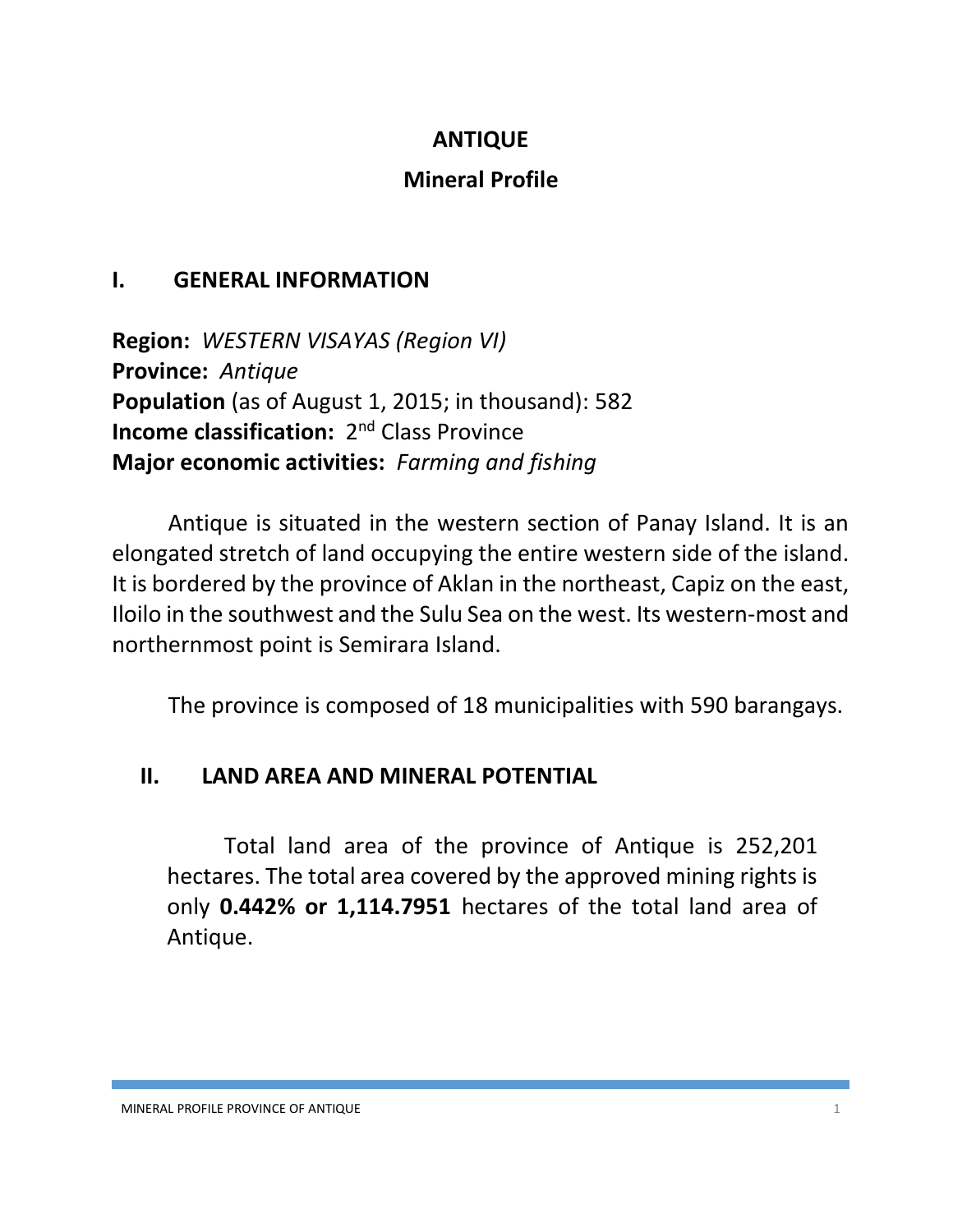# **Number of Mining Rights Issued by National Government in Antique**

| <b>TYPE OF MINING RIGHT</b>                            | <b>NUMBER</b>  | <b>AREA</b>     |
|--------------------------------------------------------|----------------|-----------------|
| <b>Mineral Production Sharing</b><br>Agreements (MPSA) | $\overline{2}$ | 1,064.2271 has. |
| <b>Industrial Sand and Gravel</b><br>(ISAG) Permit     | 23             | 16.0575 has.    |
| <b>Commercial Sand and Gravel</b><br>(CSAG) Permit     | 23             | 19.5105 has.    |
| <b>Quarry Permit</b>                                   | 3              | 15 has.         |
| <b>TOTAL</b>                                           | 51             | 1,114.7951 has. |

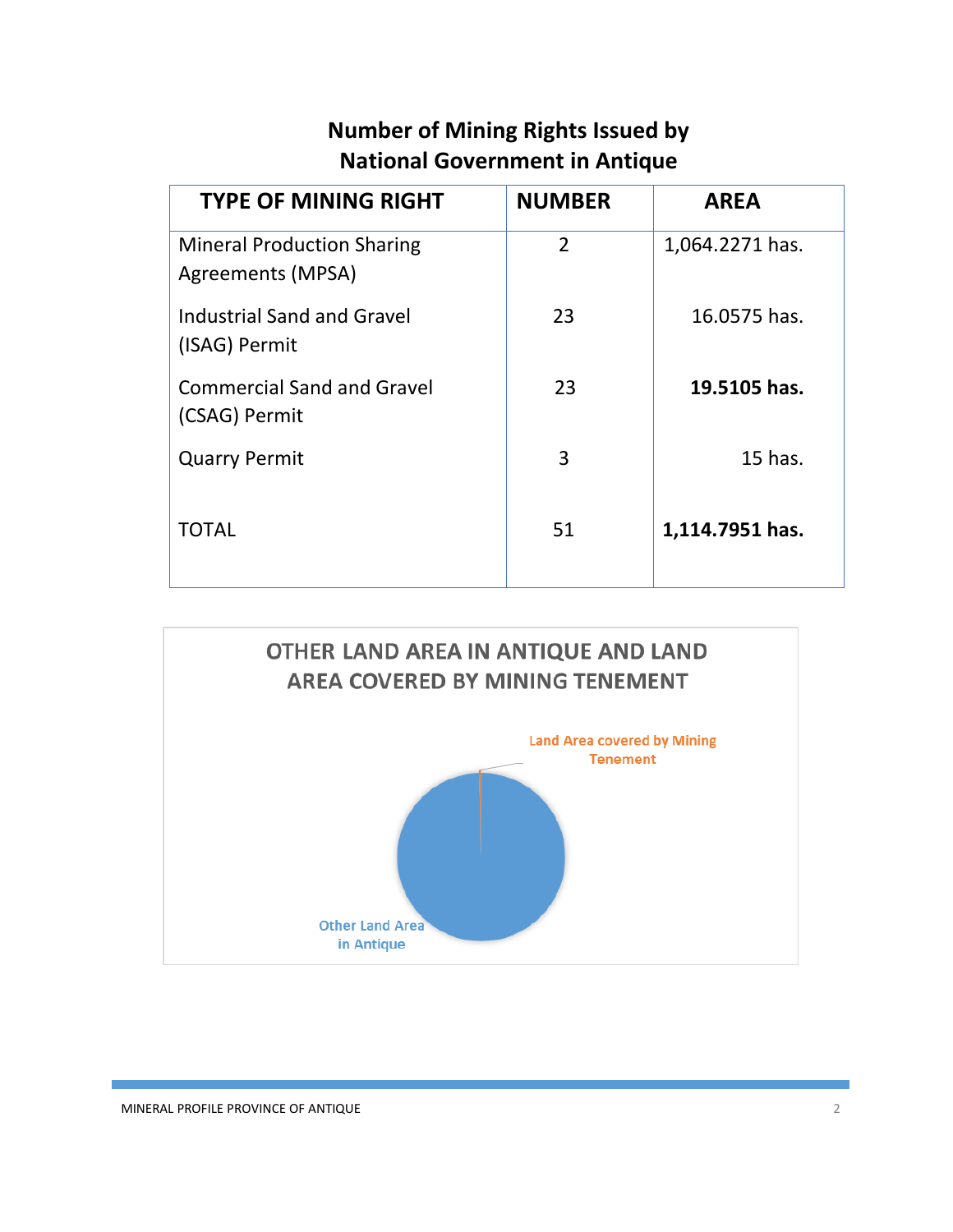#### **III. MINERAL RESOURCES DEVELOPMENT PROJECTS**

The province has no operating mining company. All mining companies are under exploration. Tudor Mineral Exploration Corporation (MPSA No. 170-2001-VI) and Far East Cement Corporation (MPSA No. 326-2010-VI) explore marble and limestone.

|                 | <b>Mining Projects/Operators/Permit</b><br><b>Holder</b>                           |
|-----------------|------------------------------------------------------------------------------------|
| Limestone       | <b>Tudor Mineral Exploration Corporation</b><br><b>Far East Cement Corporation</b> |
| Sand and Gravel | Bocala, Jhoanne Vim                                                                |
|                 | Conte, Alyssa                                                                      |
|                 | Dela Cruz, Ma. Pia S.                                                              |
|                 | Dolorica, Benigno                                                                  |
|                 | Escaner, Christopher                                                               |
|                 | Guntan, Mario M.                                                                   |
|                 | Jungco, Myra D.                                                                    |
|                 | Lim, Waiden                                                                        |
|                 | Lestino, Anabel                                                                    |
|                 | Macandog, Donna Marie                                                              |
|                 | Magtulis, Eddie                                                                    |
|                 | Monteflor, Maria O.                                                                |
|                 | Mosquera, Ediviano                                                                 |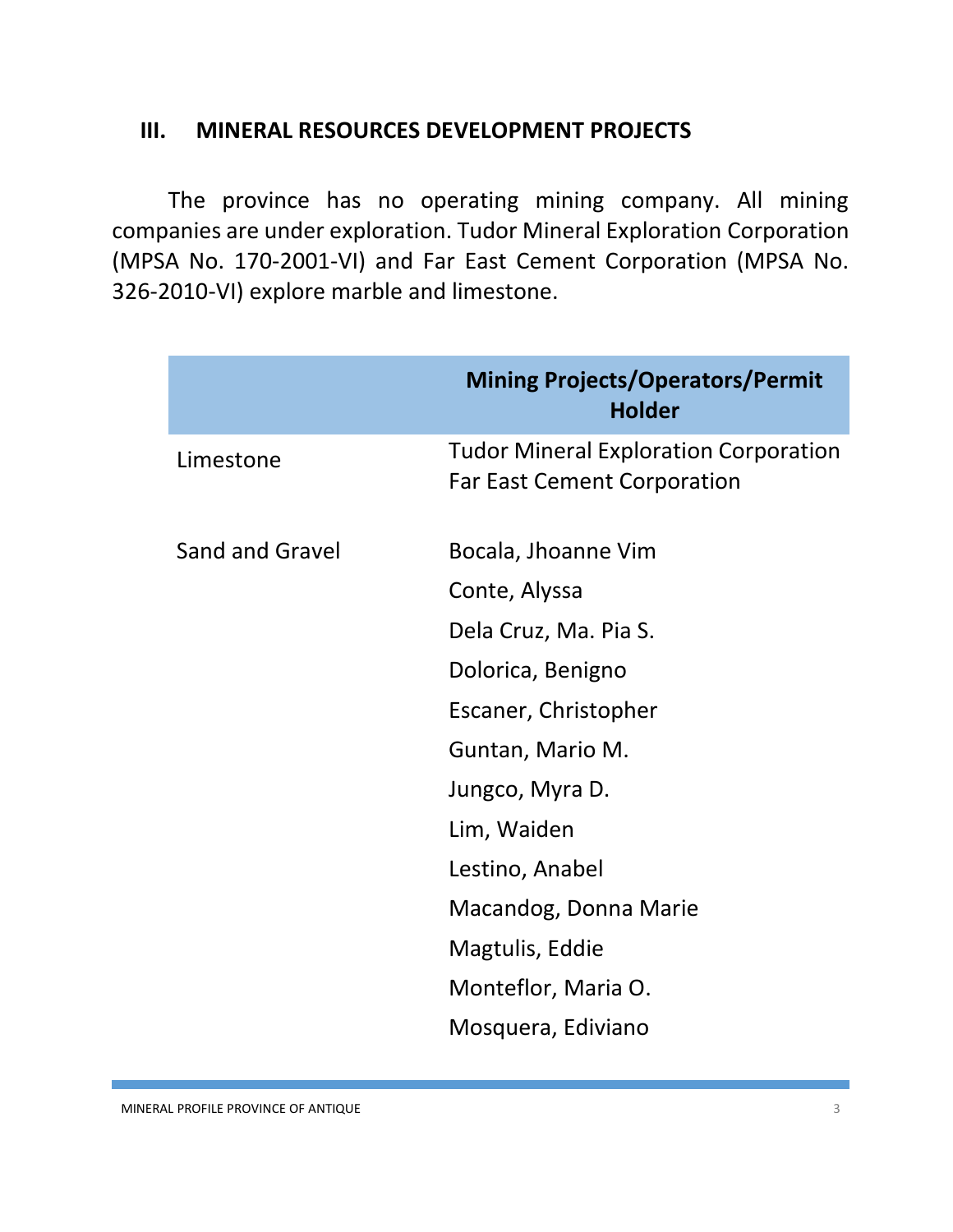| Painaga, Daryl Glegen      |
|----------------------------|
| Paulino, Marilyn           |
| Pesayco, Crisanto Santiago |
| Pingoy, Joyce J.           |
| Quanico, Anamarie A.       |
| Regacho, Bienvenida        |
| Silvestre, Teddy           |
| Tandug, Florencio L.G.     |
| Ursua, Luther              |
| <b>Villaflor Franklin</b>  |
|                            |
| Chua, Francis Lloyd        |
| Chua, Manuel               |
| Chua, Cherry Ann           |
| Chua, Dominic Van          |
|                            |

Sand and Gravel

Chua, Francis Lloyd Chua, Manuel Chua, Cherry Ann Chua, Dominic Van Daquila, Neil De Francia, Cindy Elambre, Bernabe E. Estoperez, Tomas, Jr. Guntan, Lerma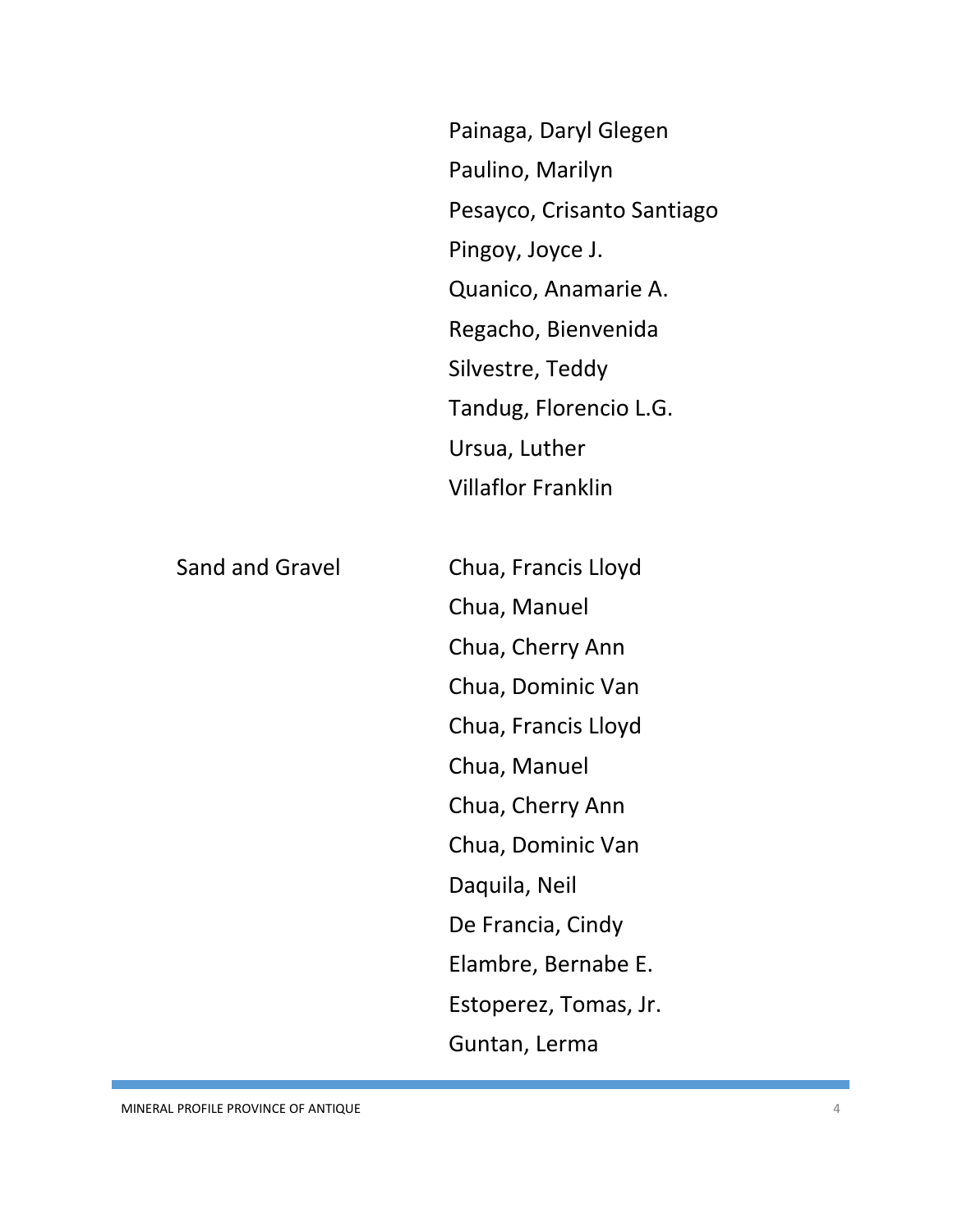Jueves, Gerald Lorenzo, Jessie M. Martinez, Melvin Martinez, Melvin Pesayco, Crisanto Santiago Panay Minemont Inc. Tandog, Hajji John Tsai, Gilda Uy, Edita Yap, Leanna

| Limestone | Paredes, Rogelio                 |
|-----------|----------------------------------|
|           | Semirara Mining & Power Corp.    |
|           | Integrated Workers Multi-Purpose |

#### **IV. ECONOMIC CONTRIBUTION**

#### **PRODUCTION**

| <b>Mineral Commodity   Quantity</b> |                  | Value (PhP)  |  |
|-------------------------------------|------------------|--------------|--|
| Sand and Gravel                     | 189,727.00 Cu. M | 7,450,075.00 |  |